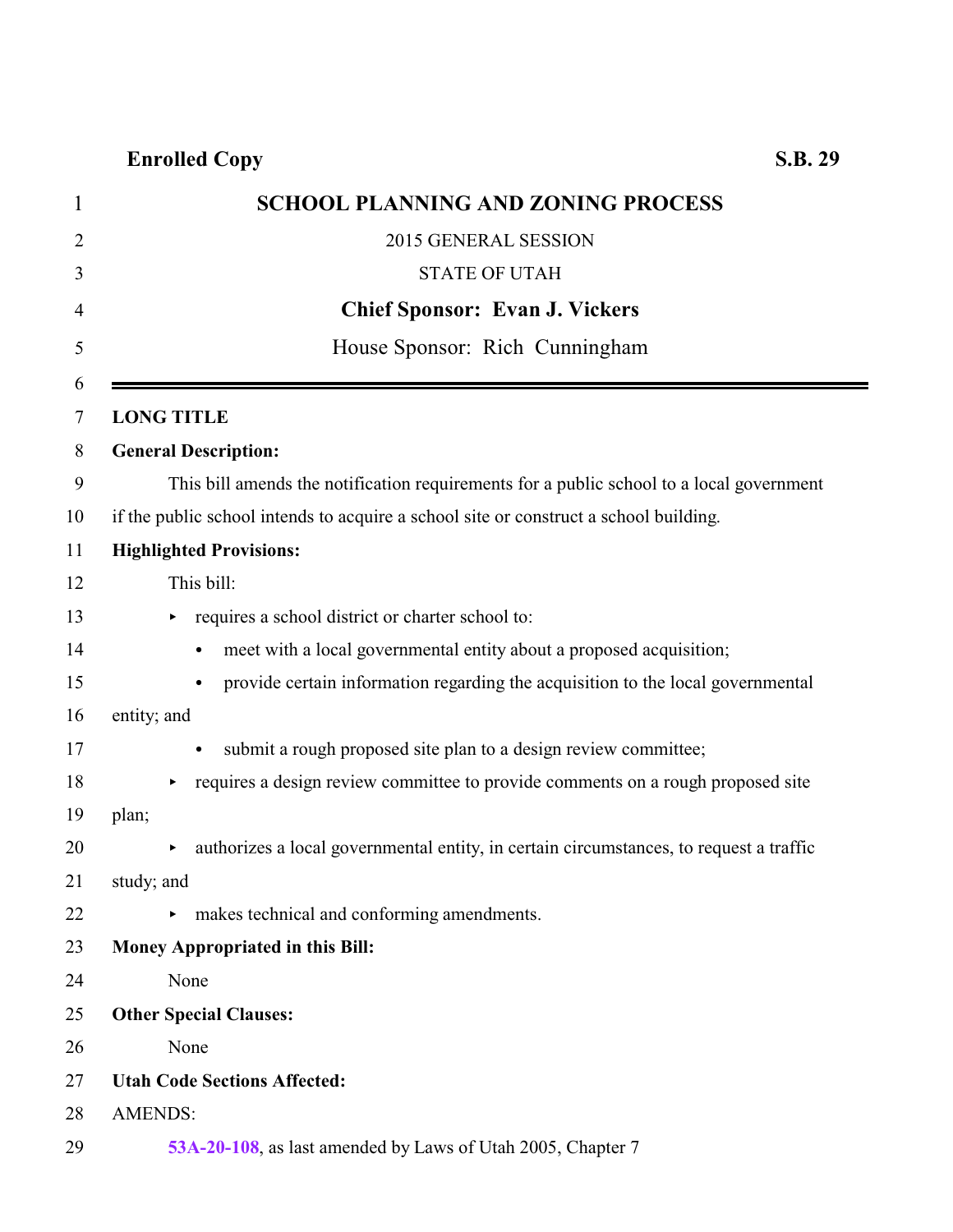$\blacksquare$ 

<span id="page-1-0"></span>

| 30 |                                                                                                          |
|----|----------------------------------------------------------------------------------------------------------|
| 31 | Be it enacted by the Legislature of the state of Utah:                                                   |
| 32 | Section 1. Section 53A-20-108 is amended to read:                                                        |
| 33 | 53A-20-108. Notification to local government of intent to acquire school site or                         |
| 34 | construction of school building -- Negotiation of fees -- Confidentiality.                               |
| 35 | (1) (a) A school district or charter school shall notify the affected local governmental                 |
| 36 | entity without delay prior to the [purchase] acquisition of a school site or construction of a           |
| 37 | school building of [its intent to purchase] the school district's or charter school's intent to          |
| 38 | acquire or construct.                                                                                    |
| 39 | (b) (i) Representatives of the local governmental entity and the school district or                      |
| 40 | charter school shall meet as soon as possible after [delivery of the notice] the notification under      |
| 41 | Subsection $(1)(a)$ takes place in order to:                                                             |
| 42 | (A) subject to Subsection $(1)(b)(ii)$ , review information provided by the school district              |
| 43 | or charter school about the proposed acquisition;                                                        |
| 44 | $[\vec{t}]$ (B) discuss concerns that each may have, including potential community impacts               |
| 45 | and site safety;                                                                                         |
| 46 | $[\overrightarrow{t})]$ (C) assess the availability of infrastructure for the site; and                  |
| 47 | $[\overrightarrow{tiii}]$ (D) discuss any fees that might be charged by the local governmental entity in |
| 48 | connection with a building project.                                                                      |
| 49 | (ii) The school district or charter school shall provide for review under Subsection                     |
| 50 | $(1)(b)(i)$ the following information, if available, regarding the proposed acquisition:                 |
| 51 | potential community impacts;<br>(A)                                                                      |
| 52 | approximate lot size;<br>(B)                                                                             |
| 53 | approximate building size and use;<br>(C)                                                                |
| 54 | estimated student enrollment;<br>(D)                                                                     |
| 55 | proposals for ingress and egress, parking, and fire lane location; and<br>(E)                            |
| 56 | building footprint and location.<br>(F)                                                                  |
| 57 | (2) (a) After the purchase or an acquisition, but before construction begins:                            |